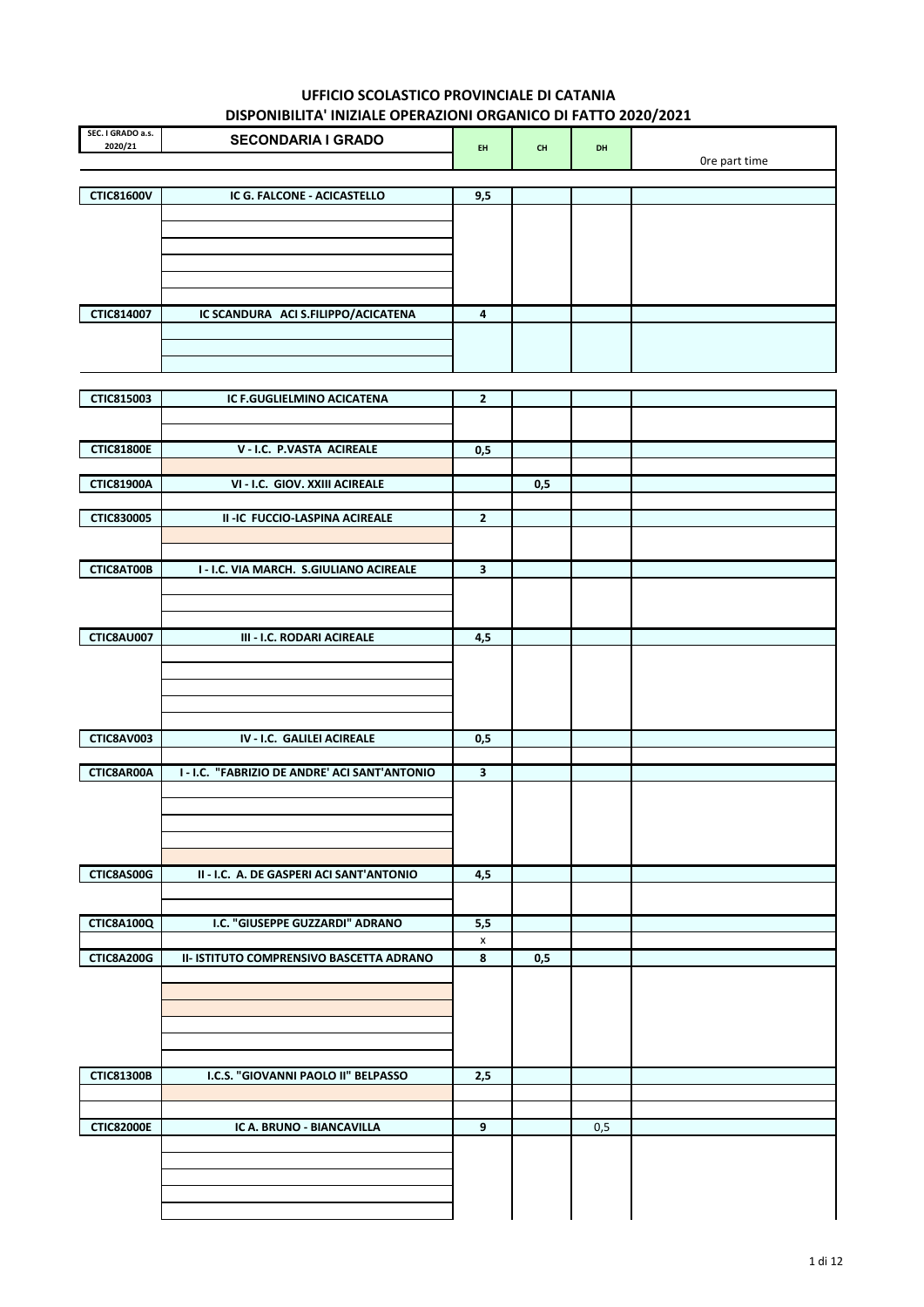| SEC. I GRADO a.s.<br>2020/21    | <b>SECONDARIA I GRADO</b>                                        | EH.            | CH  | DH | Ore part time |
|---------------------------------|------------------------------------------------------------------|----------------|-----|----|---------------|
|                                 |                                                                  |                |     |    |               |
| <b>CTIC82100A</b>               | IC G.MACHERIONE - CALATABIANO                                    | $\mathbf 1$    |     |    |               |
|                                 |                                                                  |                |     |    |               |
| <b>CTIC822006</b>               | I.C. "G. ARCOLEO-DA FELTRE" - CALTAGIRONE                        | $\overline{2}$ |     |    |               |
| <b>CTIC823002</b>               | IC P. GOBETTI - CALTAGIRONE                                      | $\mathbf 0$    |     |    |               |
| <b>CTIC82500N</b><br>CTIC8AX00P | IC A. NARBONE - CALTAGIRONE<br>I.C. MARIA MONTESSORI CALTAGIRONE | 18,5<br>9,5    | 0,5 |    | 9 P.T.        |
| <b>CTIC80300R</b>               | IC L.DA VINCI-CASTEL DI IUDICA                                   | 3,5            |     |    |               |
| CTIC8A900A                      | IC PIZZIGONI-CARDUCCI CATANIA                                    | $\mathbf 0$    |     |    |               |
| <b>CTIC86200L</b>               | <b>IO PESTALOZZI CATANIA</b>                                     | 14,5           |     |    |               |
|                                 |                                                                  |                |     |    |               |

| <b>CTIC86200L</b> | IO PESTALOZZI CATANIA | 14,5 |  |  |
|-------------------|-----------------------|------|--|--|
|                   |                       |      |  |  |
|                   |                       |      |  |  |
|                   |                       |      |  |  |
|                   |                       |      |  |  |
|                   |                       |      |  |  |
|                   |                       |      |  |  |
|                   |                       |      |  |  |
|                   |                       |      |  |  |
|                   |                       |      |  |  |
|                   |                       |      |  |  |
|                   |                       |      |  |  |
|                   |                       |      |  |  |
|                   |                       |      |  |  |
|                   |                       |      |  |  |
|                   |                       |      |  |  |
|                   |                       |      |  |  |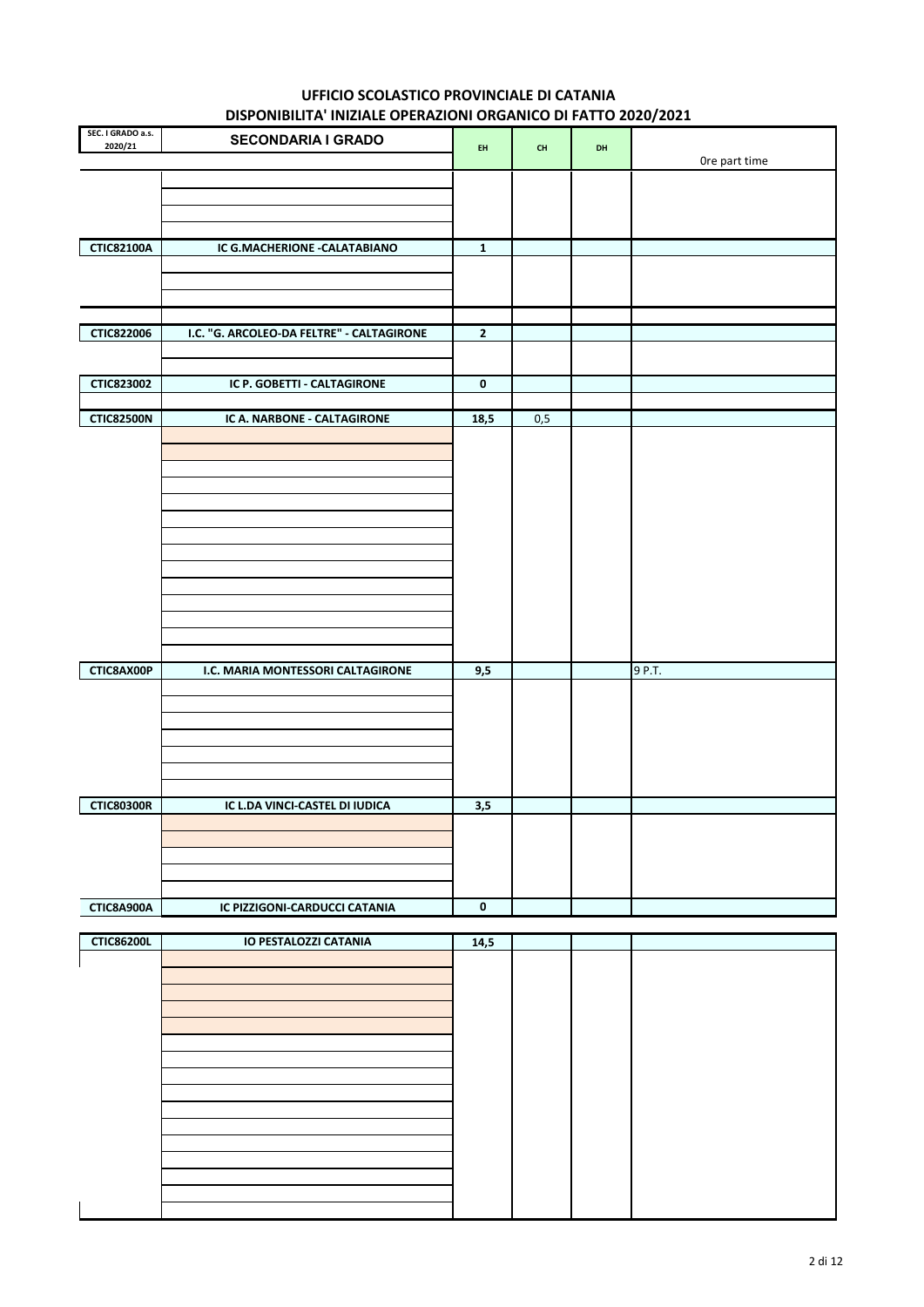| SEC. I GRADO a.s.<br>2020/21 | <b>SECONDARIA I GRADO</b>       | EH              | $\mathsf{CH}% \left( \mathcal{M}\right)$ | DH |               |
|------------------------------|---------------------------------|-----------------|------------------------------------------|----|---------------|
|                              |                                 |                 |                                          |    | Ore part time |
| <b>CTIC86300C</b>            | IC CAMPANELLA-STURZO CATANIA    | 17,5            |                                          |    |               |
|                              |                                 |                 |                                          |    |               |
|                              |                                 |                 |                                          |    |               |
|                              |                                 |                 |                                          |    |               |
|                              |                                 |                 |                                          |    |               |
|                              |                                 |                 |                                          |    |               |
|                              |                                 |                 |                                          |    |               |
|                              |                                 |                 |                                          |    |               |
|                              |                                 |                 |                                          |    |               |
|                              |                                 |                 |                                          |    |               |
| <b>CTIC864008</b>            | IC DUSMET - DORIA CATANIA       | $\overline{22}$ |                                          |    | 9 P.T.        |
|                              |                                 |                 |                                          |    |               |
|                              |                                 |                 |                                          |    |               |
|                              |                                 |                 |                                          |    |               |
|                              |                                 |                 |                                          |    |               |
|                              |                                 |                 |                                          |    |               |
|                              |                                 |                 |                                          |    |               |
|                              |                                 |                 |                                          |    |               |
|                              |                                 |                 |                                          |    |               |
|                              |                                 |                 |                                          |    |               |
|                              |                                 |                 |                                          |    |               |
|                              |                                 |                 |                                          |    |               |
| <b>CTIC86700Q</b>            | I.C. FONTANAROSSA CATANIA       | 22,5            | $\mathbf 1$                              |    | $9h$ p.t.     |
|                              |                                 |                 |                                          |    |               |
|                              |                                 |                 |                                          |    |               |
|                              |                                 |                 |                                          |    |               |
|                              |                                 |                 |                                          |    |               |
|                              |                                 |                 |                                          |    |               |
|                              |                                 |                 |                                          |    |               |
|                              |                                 |                 |                                          |    |               |
|                              |                                 |                 |                                          |    |               |
|                              |                                 |                 |                                          |    |               |
|                              |                                 |                 |                                          |    |               |
|                              |                                 |                 |                                          |    |               |
|                              |                                 |                 |                                          |    |               |
|                              |                                 |                 |                                          |    |               |
|                              |                                 |                 |                                          |    |               |
|                              |                                 |                 |                                          |    |               |
|                              |                                 |                 |                                          |    |               |
|                              |                                 |                 |                                          |    |               |
|                              |                                 |                 |                                          |    |               |
|                              |                                 |                 |                                          |    |               |
| <b>CTIC87500P</b>            | IC FRANCESCO PETRARCA - CATANIA | 0,5             |                                          |    |               |
|                              |                                 |                 |                                          |    |               |
|                              |                                 |                 |                                          |    |               |
|                              |                                 |                 |                                          |    |               |
|                              |                                 |                 |                                          |    |               |
|                              |                                 |                 |                                          |    |               |
|                              |                                 |                 |                                          |    |               |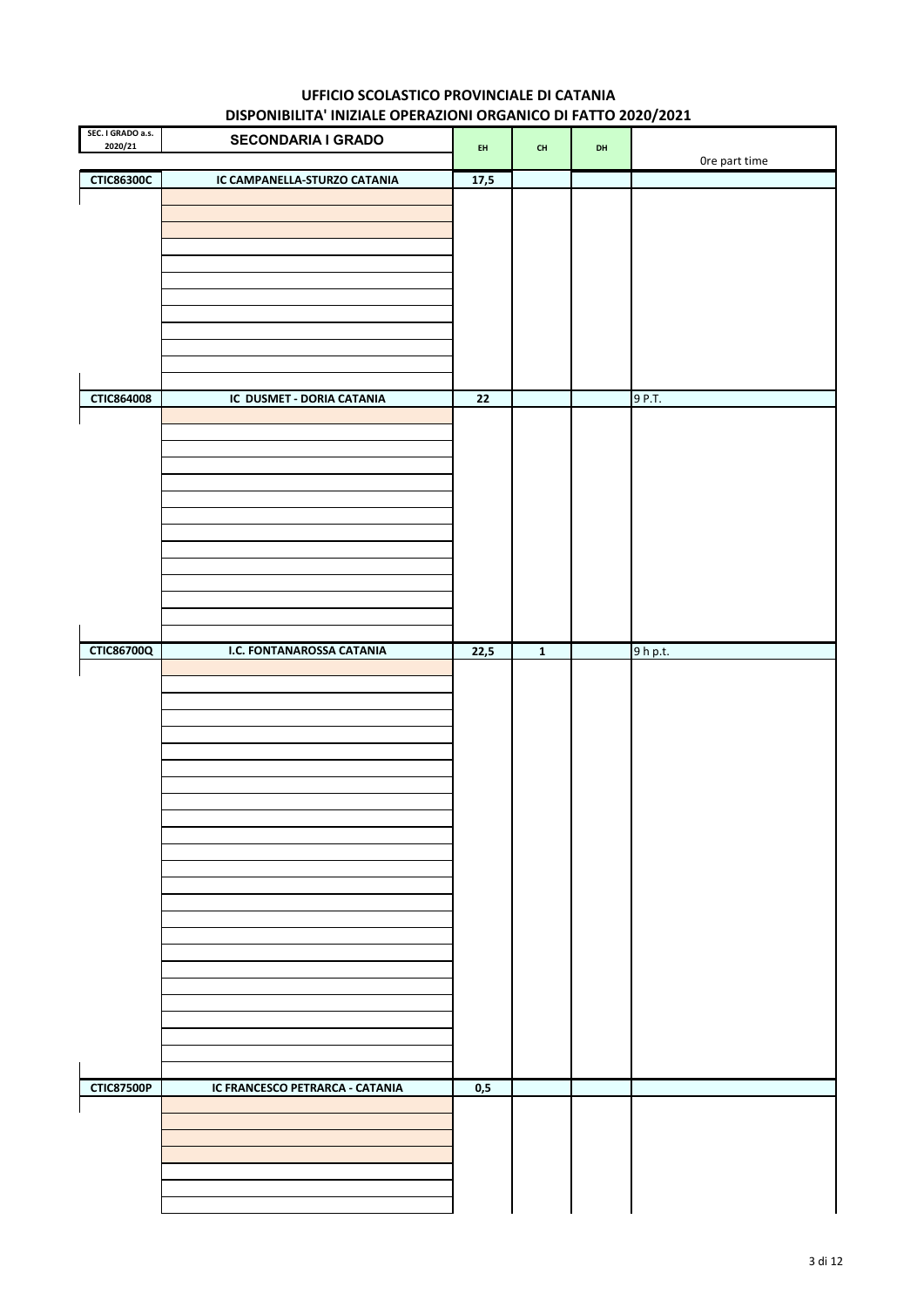| SEC. I GRADO a.s.<br>2020/21 | <b>SECONDARIA I GRADO</b>  | EH               | $\mathsf{CH}%$ | DH           |                |
|------------------------------|----------------------------|------------------|----------------|--------------|----------------|
|                              |                            |                  |                |              | Ore part time  |
|                              |                            |                  |                |              |                |
|                              |                            |                  |                |              |                |
| <b>CTIC880006</b>            | IC FELTRE - CATANIA        | 6,5              |                |              |                |
|                              |                            |                  |                |              |                |
|                              |                            |                  |                |              |                |
| <b>CTIC881002</b>            | IO MUSCO CATANIA           | 8                |                |              |                |
|                              |                            |                  |                |              |                |
|                              |                            |                  |                |              |                |
|                              |                            |                  |                |              |                |
|                              |                            |                  |                |              |                |
|                              |                            |                  |                |              |                |
|                              |                            |                  |                |              |                |
| <b>CTIC885009</b>            | IC G.PARINI - CATANIA      |                  |                | 0,5          | h.9.part. Time |
|                              |                            |                  |                |              |                |
|                              |                            |                  |                |              |                |
| <b>CTIC886005</b>            | IC V.BRANCATI - CATANIA    | 15               |                |              |                |
|                              |                            |                  |                |              |                |
|                              |                            |                  |                |              |                |
|                              |                            |                  |                |              |                |
| CTIC887001                   | IC F. DE ROBERTO - CATANIA | 5,5              |                |              |                |
|                              |                            |                  |                |              |                |
|                              |                            |                  |                |              |                |
| <b>CTIC89200C</b>            | IC XX SETTEMBRE CATANIA    | $\mathbf 2$      |                |              |                |
|                              |                            |                  |                |              |                |
| CTIC894004                   | IC MALERBA CATANIA         | ${\bf 5}$        |                | $\mathbf{1}$ |                |
| <b>CTIC89600Q</b>            | IC COPPOLA CATANIA         | 7,5              |                | 0,5          |                |
|                              |                            |                  |                |              |                |
|                              |                            |                  |                |              |                |
|                              |                            |                  |                |              |                |
|                              |                            |                  |                |              |                |
|                              |                            |                  |                |              |                |
|                              |                            |                  |                |              |                |
|                              |                            |                  |                |              |                |
| <b>CTIC89700G</b>            | IC CALVINO CATANIA         | $\boldsymbol{6}$ |                |              |                |
|                              |                            |                  |                |              |                |
|                              |                            |                  |                |              |                |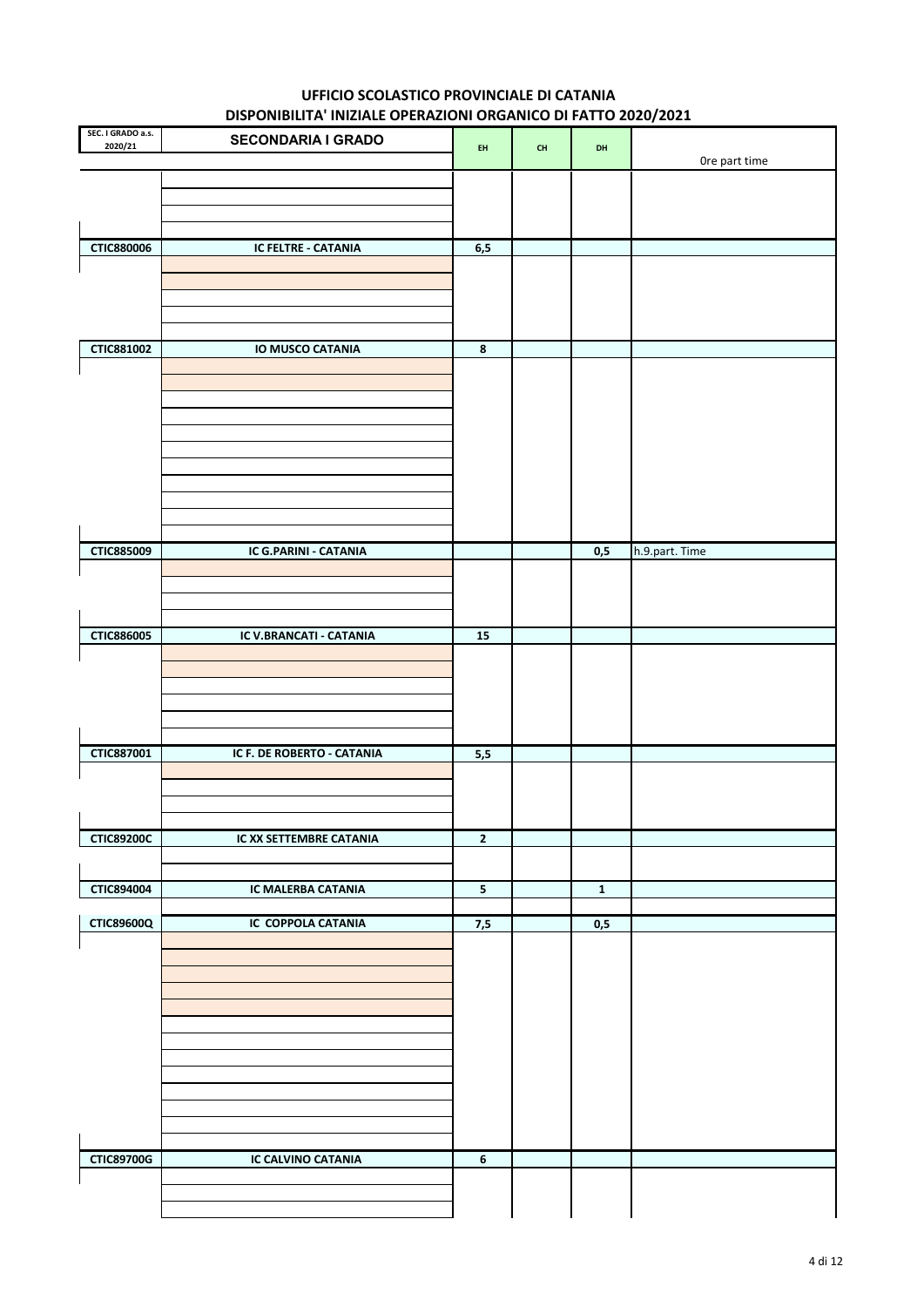|                              | <b>DISTORTED IN BREADLE OF ERACIONI ORIGINICO DI TATTO EVEV/ EVEL</b> |     |           |           |               |  |  |
|------------------------------|-----------------------------------------------------------------------|-----|-----------|-----------|---------------|--|--|
| SEC. I GRADO a.s.<br>2020/21 | <b>SECONDARIA I GRADO</b>                                             | EH. | <b>CH</b> | <b>DH</b> | Ore part time |  |  |
|                              |                                                                       |     |           |           |               |  |  |
| <b>CTIC89800B</b>            | I.C. DIAZ - MANZONI CATANIA                                           |     |           |           |               |  |  |
|                              |                                                                       |     |           |           |               |  |  |

| <b>CTIC899007</b> | IC SAN GIORGIO - CATANIA            | $7,5$                   |                         |             |  |
|-------------------|-------------------------------------|-------------------------|-------------------------|-------------|--|
|                   |                                     |                         |                         |             |  |
|                   |                                     |                         |                         |             |  |
|                   |                                     |                         |                         |             |  |
|                   |                                     |                         |                         |             |  |
|                   |                                     |                         |                         |             |  |
|                   |                                     |                         |                         |             |  |
|                   |                                     |                         |                         |             |  |
|                   |                                     |                         |                         |             |  |
|                   |                                     |                         |                         |             |  |
| CTIC8A600V        | IC GIUFFRIDA CATANIA                | 7,5                     |                         | 0,5         |  |
|                   |                                     |                         |                         |             |  |
|                   |                                     |                         |                         |             |  |
|                   |                                     |                         |                         |             |  |
|                   |                                     |                         |                         |             |  |
|                   |                                     |                         |                         |             |  |
|                   |                                     |                         |                         |             |  |
| <b>CTIC8A700P</b> | IC C.B.CAVOUR - CATANIA             | 5,5                     | $\mathbf{1}$            |             |  |
|                   |                                     |                         |                         |             |  |
|                   |                                     |                         |                         |             |  |
|                   |                                     |                         |                         |             |  |
|                   |                                     |                         |                         |             |  |
|                   |                                     |                         |                         |             |  |
| <b>CTIC8A800E</b> | I.C. SAURO - GIOVANNI XXIII CATANIA | $\mathbf 0$             | $\overline{\mathbf{4}}$ | 0,5         |  |
|                   |                                     |                         |                         |             |  |
|                   |                                     |                         |                         |             |  |
|                   |                                     |                         |                         |             |  |
| CTIC8AB00G        | IC CESARE BATTISTI CATANIA          | $\overline{\mathbf{8}}$ | $\overline{1}$          |             |  |
|                   |                                     |                         |                         |             |  |
|                   |                                     |                         |                         |             |  |
|                   |                                     |                         |                         |             |  |
|                   |                                     |                         |                         |             |  |
|                   |                                     |                         |                         |             |  |
|                   |                                     |                         |                         |             |  |
|                   |                                     |                         |                         |             |  |
|                   |                                     |                         |                         |             |  |
|                   |                                     |                         |                         |             |  |
| CTIC8AC00B        | IC "G. DELEDDA" CATANIA             | 6,5                     |                         |             |  |
|                   |                                     |                         |                         |             |  |
|                   |                                     |                         |                         |             |  |
|                   |                                     |                         |                         |             |  |
|                   |                                     |                         |                         |             |  |
| CTIC8AD007        | IC S.G. BOSCO CATANIA               | 15,5                    |                         | $\mathbf 1$ |  |
|                   |                                     |                         |                         |             |  |
|                   |                                     |                         |                         |             |  |
|                   |                                     |                         |                         |             |  |
|                   |                                     |                         |                         |             |  |
|                   |                                     |                         |                         |             |  |
|                   |                                     |                         |                         |             |  |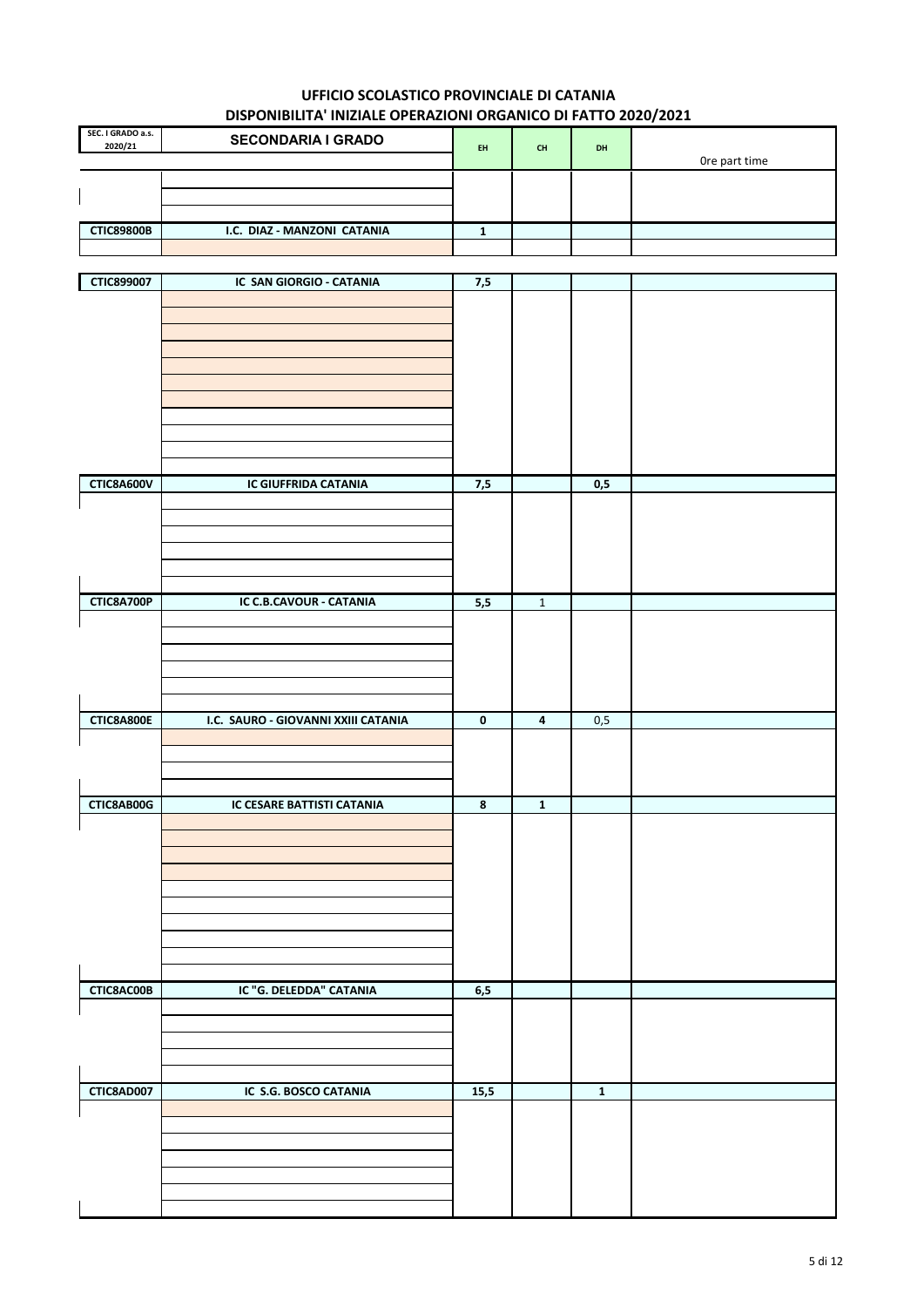| SEC. I GRADO a.s.<br>2020/21 | <b>SECONDARIA I GRADO</b>               | EH                      | CH | DH          |               |
|------------------------------|-----------------------------------------|-------------------------|----|-------------|---------------|
|                              |                                         |                         |    |             | Ore part time |
| CTIC8AE003                   | IC TEMPESTA CATANIA                     | 5                       |    |             |               |
|                              |                                         |                         |    |             |               |
|                              |                                         |                         |    |             |               |
|                              |                                         |                         |    |             |               |
|                              |                                         |                         |    |             |               |
|                              |                                         |                         |    |             |               |
|                              |                                         |                         |    |             |               |
|                              |                                         |                         |    |             |               |
| CTIC8AF00V                   | IC M. MONTESSORI - P.MASCAGNI CATANIA   | $6 + 1$                 |    |             |               |
|                              |                                         |                         |    |             |               |
|                              |                                         |                         |    |             |               |
|                              |                                         |                         |    |             |               |
|                              |                                         |                         |    |             |               |
|                              |                                         |                         |    |             |               |
|                              |                                         |                         |    |             |               |
| CTIC8AG00P                   | I.C. P.S. DI GUARDO - QUASIMODO CATANIA | 5                       |    |             |               |
|                              |                                         |                         |    |             |               |
|                              |                                         |                         |    |             |               |
|                              |                                         |                         |    |             |               |
|                              |                                         |                         |    |             |               |
|                              |                                         |                         |    |             |               |
| CTIC8AH00E                   | VESPUCCI-CAPUANA-PIRANDELLO CATANIA     | 5                       |    |             |               |
|                              |                                         |                         |    |             |               |
|                              |                                         |                         |    |             |               |
|                              |                                         |                         |    |             |               |
|                              |                                         |                         |    |             |               |
|                              |                                         |                         |    |             |               |
|                              |                                         |                         |    |             |               |
| <b>CTIC82600D</b>            | I.C. VERGA FIUMEFREDDO                  |                         |    | 0,5         |               |
|                              |                                         |                         |    |             |               |
| CTIC8A000X                   | III- ISTITUTO COMPRENSIVO GIARRE        |                         |    |             |               |
|                              |                                         |                         |    |             |               |
|                              |                                         |                         |    |             |               |
| CTIC8AY00E                   | <b>I.C. "GIUSEPPE RUSSO" GIARRE</b>     | $\overline{\mathbf{2}}$ |    | $\mathbf 1$ |               |
|                              |                                         |                         |    |             |               |
|                              |                                         |                         |    |             |               |
| CTIC8AZ00A                   | <b>II IC BOSCO GIARRE</b>               | 4                       |    |             |               |
|                              |                                         |                         |    |             |               |
| CTIC8AJ00Q                   | IC G.GALILEI - G.MAZZINI GRAMMICHELE    | $\overline{7}$          |    |             |               |
|                              |                                         |                         |    |             |               |
|                              |                                         |                         |    |             |               |
|                              |                                         |                         |    |             |               |
|                              |                                         |                         |    |             |               |
|                              |                                         |                         |    |             |               |
|                              |                                         |                         |    |             |               |
| CTIC8BA00A                   | IC G.PAOLO II GRAVINA DI CATANIA        | 1,5                     |    |             |               |
|                              |                                         |                         |    |             |               |
| <b>CTIC828005</b>            | IC G. TOMASI DI LAMPEDUSA GRAVINA DI CT | 5,5                     |    |             |               |
|                              |                                         |                         |    |             |               |
|                              |                                         |                         |    |             |               |
|                              |                                         |                         |    |             |               |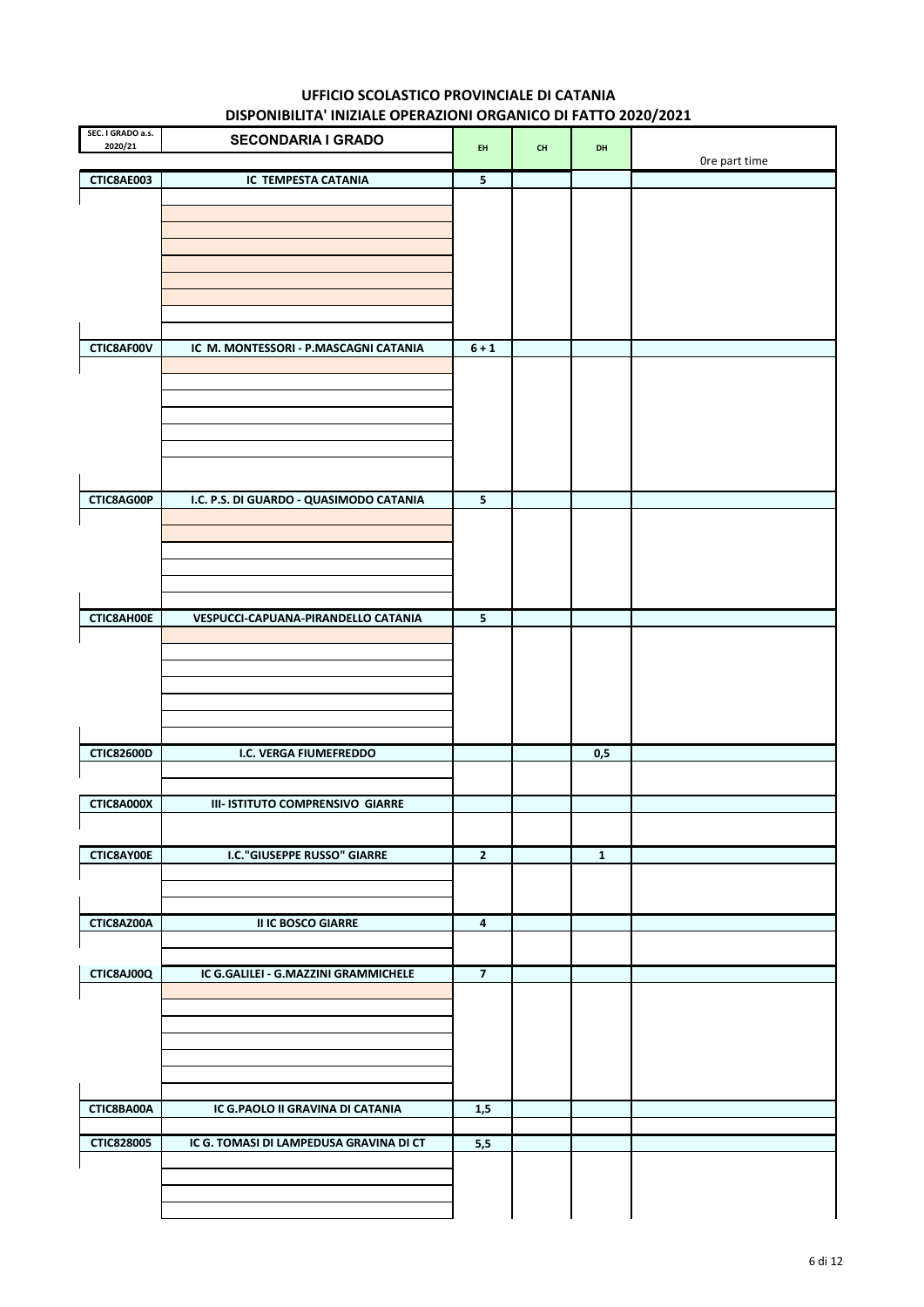| SEC. I GRADO a.s.<br>2020/21 | <b>SECONDARIA I GRADO</b>             | EH.                     | $\mathsf{CH}\xspace$ | DH             |               |
|------------------------------|---------------------------------------|-------------------------|----------------------|----------------|---------------|
|                              |                                       |                         |                      |                | Ore part time |
|                              |                                       |                         |                      |                |               |
| <b>CTIC8A4007</b>            | I.C. G.RODARI-G.NOSENGO GRAVINA DI CT | 0,5                     |                      |                |               |
|                              |                                       |                         |                      |                |               |
|                              |                                       |                         |                      |                |               |
| <b>CTIC83200R</b>            | SANTO CALI' LINGUAGLOSSA              | $\mathbf{1}$            | 0,5                  |                |               |
|                              |                                       |                         |                      |                |               |
| <b>CTIC81200G</b>            | IC G. GALILEI MALETTO                 | $\mathbf{1}$            |                      |                |               |
| CTIC8AK00G                   | I.C. MASCALI                          | $\mathbf{1}$            |                      | $\overline{2}$ |               |
|                              |                                       |                         |                      |                |               |
|                              |                                       |                         |                      |                |               |
| <b>CTIC83400C</b>            | IC FEDERICO II DI SVEVIA MASCALUCIA   | $\overline{\mathbf{4}}$ |                      | 0,5            |               |
|                              |                                       |                         |                      |                |               |
|                              |                                       |                         |                      |                |               |
|                              |                                       |                         |                      |                |               |
|                              |                                       |                         |                      |                |               |
|                              |                                       |                         |                      |                |               |
| CTIC8A300B                   | IC LEONARDO DA VINCI-MASCALUCIA       | 6,5                     |                      |                |               |
|                              |                                       |                         |                      |                |               |
|                              |                                       |                         |                      |                |               |
|                              |                                       |                         |                      |                |               |
| <b>CTIC835008</b>            | IC "P.CARRERA" - MILITELLO V.         | 6                       |                      |                |               |
|                              |                                       |                         |                      |                |               |
|                              |                                       |                         |                      |                |               |
| <b>CTIC81100Q</b>            | IC L. CAPUANA MINEO                   | $\overline{\mathbf{3}}$ |                      |                |               |
|                              |                                       |                         |                      |                |               |
|                              |                                       |                         |                      |                |               |
| <b>CTIC80900Q</b>            | I.C. E. DE AMICIS MIRABELLA           | 9,5                     |                      |                |               |
|                              |                                       |                         |                      |                |               |
|                              |                                       |                         |                      |                |               |
|                              |                                       |                         |                      |                |               |
|                              |                                       |                         |                      |                |               |
|                              |                                       |                         |                      |                |               |
| CTIC836004                   | IC L.DA VINCI - MISTERBIANCO          | 0,5                     |                      |                |               |
| <b>CTIC88200T</b>            | I.C. PITAGORA MISTERBIANCO            | 8,5                     |                      |                | 6 P.T.        |
|                              |                                       |                         |                      |                |               |
|                              |                                       |                         |                      |                |               |
|                              |                                       |                         |                      |                |               |
|                              |                                       |                         |                      |                |               |
|                              |                                       |                         |                      |                |               |
|                              |                                       |                         |                      |                |               |
|                              |                                       |                         |                      |                |               |
|                              |                                       |                         |                      |                |               |
| <b>CTIC88300N</b>            | IC DON L. MILANI MISTERBIANCO         | $\overline{7}$          |                      |                |               |
|                              |                                       |                         |                      |                |               |
|                              |                                       |                         |                      |                |               |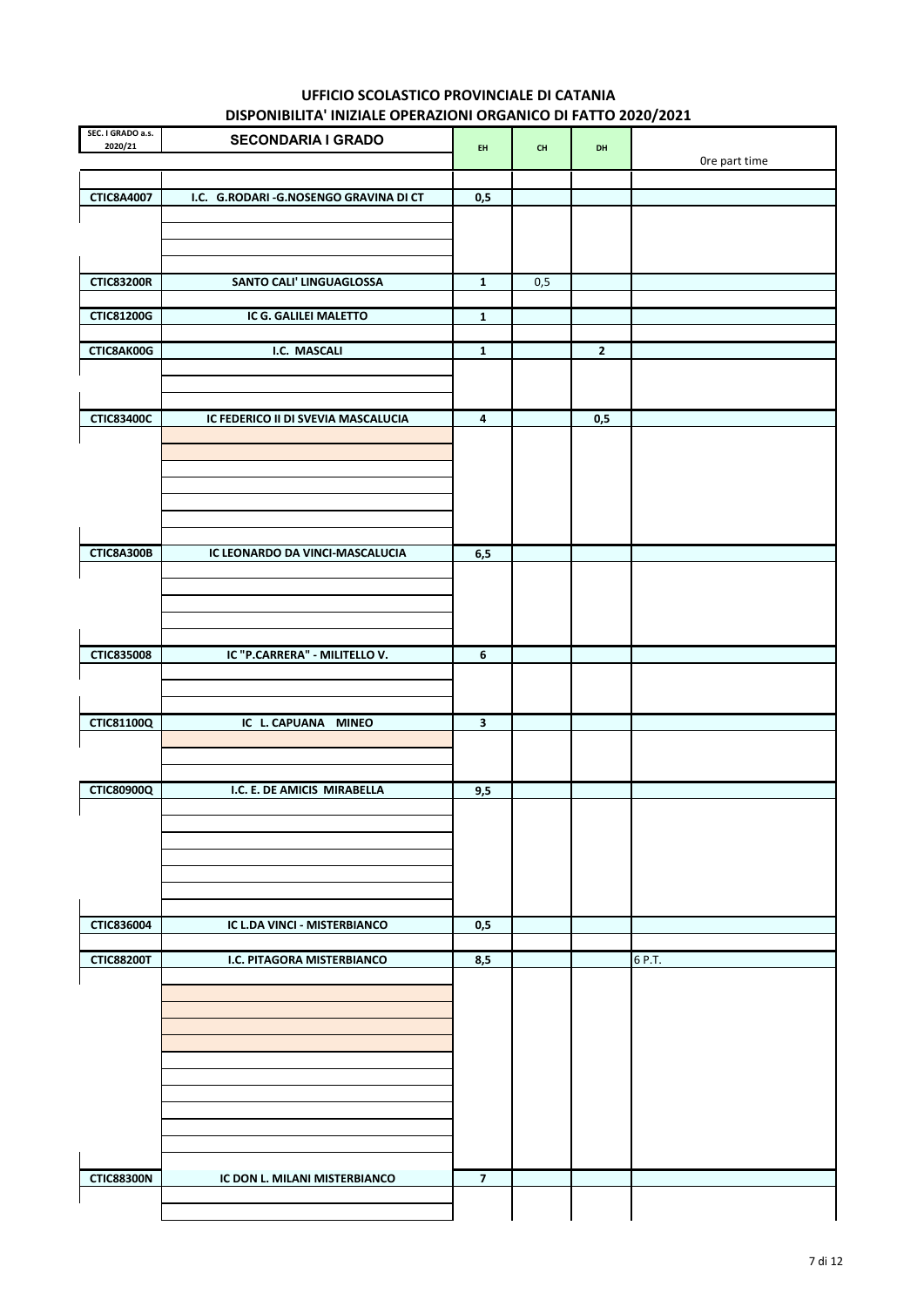| SEC. I GRADO a.s.<br>2020/21 | <b>SECONDARIA I GRADO</b>             | EH                      | $\mathsf{CH}%$ | DH           |               |
|------------------------------|---------------------------------------|-------------------------|----------------|--------------|---------------|
|                              |                                       |                         |                |              | Ore part time |
|                              |                                       |                         |                |              |               |
|                              |                                       |                         |                |              |               |
| <b>CTIC88800R</b>            | I.C. LEONARDO SCIASCIA MISTERBIANCO   | ${\bf 11}$              |                | 0,5          |               |
|                              |                                       |                         |                |              |               |
|                              |                                       |                         |                |              |               |
|                              |                                       |                         |                |              |               |
|                              |                                       |                         |                |              |               |
| <b>CTIC88900L</b>            | IC P. PIO DA PIETRALCINA MISTERBIANCO | 8                       | $\mathbf{1}$   |              |               |
|                              |                                       |                         |                |              |               |
|                              |                                       |                         |                |              |               |
|                              |                                       |                         |                |              |               |
|                              |                                       |                         |                |              |               |
|                              |                                       |                         |                |              |               |
| <b>CTIC89000R</b>            |                                       |                         |                |              | 8 P.T.        |
|                              | IC GABELLI MISTERBIANCO               | 0,5                     |                |              |               |
|                              |                                       |                         |                |              |               |
|                              |                                       |                         |                |              |               |
| <b>CTIC83700X</b>            | I.C. MOTTA SANT'ANASTASIA             | $\overline{\mathbf{z}}$ |                |              |               |
|                              |                                       |                         |                |              |               |
|                              |                                       |                         |                |              |               |
| <b>CTIC83900G</b>            | IC C.DUSMET - NICOLOSI                |                         |                | $\mathbf{1}$ |               |
|                              |                                       |                         |                |              |               |
|                              |                                       |                         |                |              |               |
| <b>CTIC84100G</b>            | IC G. PONTE - PALAGONIA               | 3,5                     |                |              | 9 P.T.        |
|                              |                                       |                         |                |              |               |
|                              |                                       |                         |                |              |               |
|                              |                                       |                         |                |              |               |
|                              |                                       |                         |                |              |               |
|                              |                                       |                         |                |              |               |
|                              |                                       |                         |                |              |               |
|                              |                                       |                         |                |              |               |
|                              |                                       |                         |                |              |               |
|                              |                                       |                         |                |              |               |
| <b>CTIC8A5003</b>            | IC BLANDINI PALAGONIA                 | 27,5                    |                |              |               |
|                              |                                       |                         |                |              |               |
|                              |                                       |                         |                |              |               |
|                              |                                       |                         |                |              |               |
|                              |                                       |                         |                |              |               |
|                              |                                       |                         |                |              |               |
|                              |                                       |                         |                |              |               |
|                              |                                       |                         |                |              |               |
|                              |                                       |                         |                |              |               |
|                              |                                       |                         |                |              |               |
| <b>CTIC84200B</b>            | IC G. MARCONI - PATERNO'              | $\overline{7}$          |                |              |               |
|                              |                                       |                         |                |              |               |
|                              |                                       |                         |                |              |               |
|                              |                                       |                         |                |              |               |
|                              |                                       |                         |                |              |               |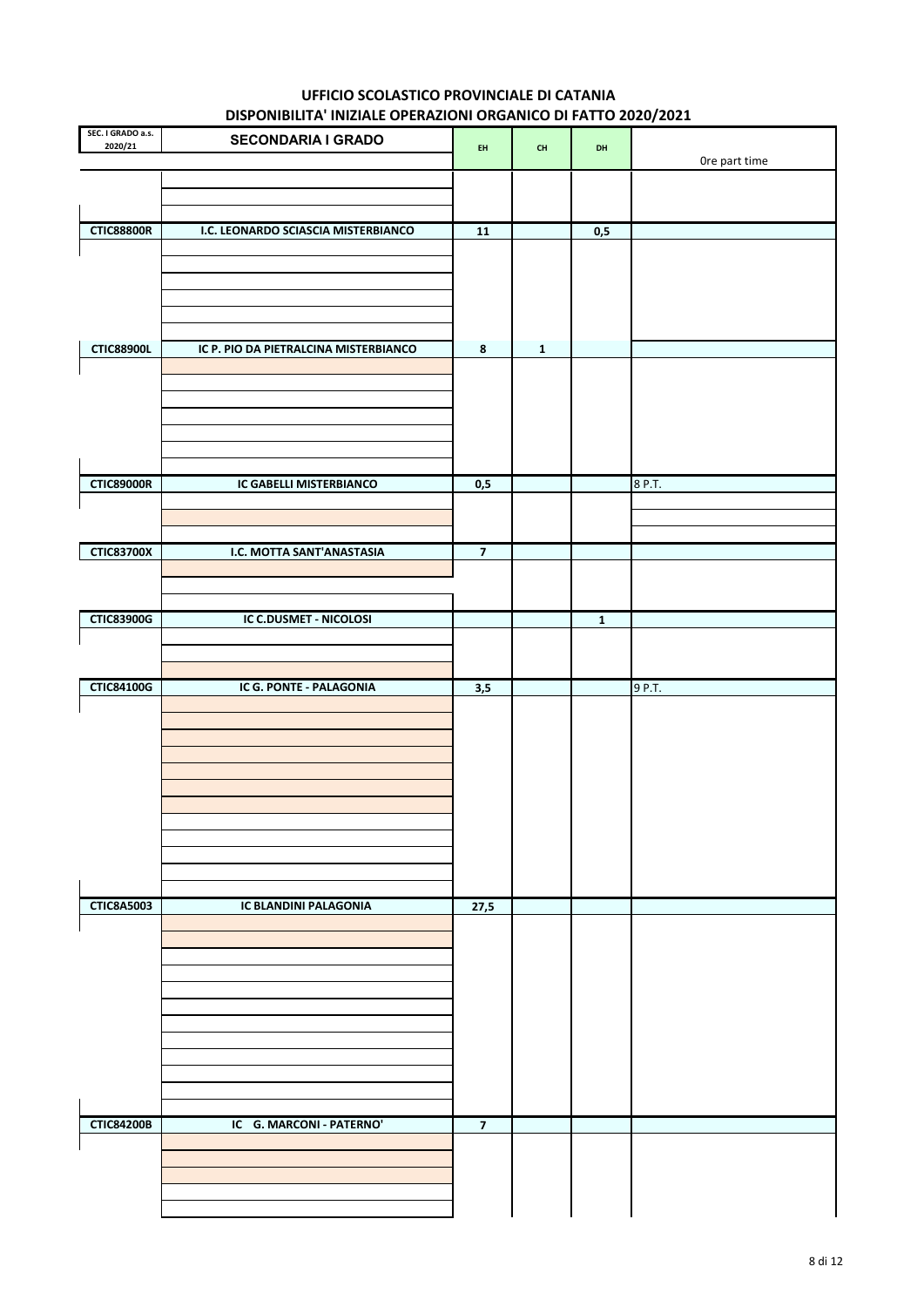|                              | <b>DISTORMATION INTERNET OF ENALIGIN ONOAINCO DI TATTO LOLO LOLL</b> |              |                                          |              |               |
|------------------------------|----------------------------------------------------------------------|--------------|------------------------------------------|--------------|---------------|
| SEC. I GRADO a.s.<br>2020/21 | <b>SECONDARIA I GRADO</b>                                            | EH.          | $\mathsf{CH}% \left( \mathcal{M}\right)$ | DH           |               |
|                              |                                                                      |              |                                          |              | Ore part time |
|                              |                                                                      |              |                                          |              |               |
| <b>CTIC84500V</b>            | IC DON MILANI PATERNO'                                               | 7,5          |                                          |              |               |
|                              |                                                                      |              |                                          |              |               |
|                              |                                                                      |              |                                          |              |               |
|                              |                                                                      |              |                                          |              |               |
|                              |                                                                      |              |                                          |              |               |
|                              |                                                                      |              |                                          |              |               |
|                              |                                                                      |              |                                          |              |               |
|                              |                                                                      |              |                                          |              |               |
|                              |                                                                      |              |                                          |              |               |
| <b>CTIC893008</b>            | IC G.B. NICOLOSI - PATERNO'                                          | 10           |                                          | 0,5          |               |
|                              |                                                                      |              |                                          |              |               |
|                              |                                                                      |              |                                          |              |               |
|                              |                                                                      |              |                                          |              |               |
|                              |                                                                      |              |                                          |              |               |
|                              |                                                                      |              |                                          |              |               |
|                              |                                                                      |              |                                          |              |               |
|                              |                                                                      |              |                                          |              |               |
|                              |                                                                      |              |                                          |              |               |
|                              |                                                                      |              |                                          |              |               |
|                              |                                                                      |              |                                          |              |               |
|                              |                                                                      |              |                                          |              |               |
| <b>CTIC83800Q</b>            | IC S. CASELLA PEDARA                                                 | 3,5          |                                          | 1,5          |               |
|                              |                                                                      |              |                                          |              |               |
|                              |                                                                      |              |                                          |              |               |
|                              |                                                                      |              |                                          |              |               |
|                              |                                                                      |              |                                          |              |               |
|                              |                                                                      |              |                                          |              |               |
|                              |                                                                      |              |                                          |              |               |
| <b>CTIC89100L</b>            | I. C. DE CRUYLLAS - RAMACCA                                          | 12,5         |                                          |              |               |
|                              |                                                                      |              |                                          |              |               |
|                              |                                                                      |              |                                          |              |               |
|                              |                                                                      |              |                                          |              |               |
|                              |                                                                      |              |                                          |              |               |
|                              |                                                                      |              |                                          |              |               |
|                              |                                                                      |              |                                          |              |               |
|                              |                                                                      |              |                                          |              |               |
|                              |                                                                      |              |                                          |              |               |
|                              |                                                                      |              |                                          |              |               |
|                              |                                                                      |              |                                          |              |               |
|                              |                                                                      |              |                                          |              |               |
|                              |                                                                      |              |                                          |              |               |
|                              |                                                                      |              |                                          |              |               |
|                              |                                                                      |              |                                          |              |               |
|                              |                                                                      |              |                                          |              |               |
|                              |                                                                      |              |                                          |              |               |
| <b>CTIC84700E</b>            | IC E. DE AMICIS - RANDAZZO                                           |              |                                          |              |               |
|                              |                                                                      |              |                                          |              |               |
|                              |                                                                      |              |                                          |              |               |
|                              |                                                                      |              |                                          |              |               |
|                              |                                                                      |              |                                          |              |               |
| CTIC8AL00B                   | I.C. GIOVANNI VERGA RIPOSTO                                          | 2,5          |                                          | $\mathbf{1}$ |               |
|                              |                                                                      |              |                                          |              |               |
|                              |                                                                      |              |                                          |              |               |
| <b>CTIC84800A</b>            | IC DALLA CHIESA-S.G.LA PUNTA                                         | $\mathbf{3}$ |                                          |              |               |
|                              |                                                                      |              |                                          |              |               |
| CTIC8AM007                   | I.C. " G.FALCONE" S.G.LA PUN                                         | $\mathbf 0$  |                                          |              |               |
|                              |                                                                      |              |                                          |              |               |
|                              |                                                                      |              |                                          |              |               |
|                              |                                                                      |              |                                          |              |               |
|                              |                                                                      |              |                                          |              |               |

 $0,5$ 

**CTIC852002** 

IC D. SAVIO - S. GREGORIO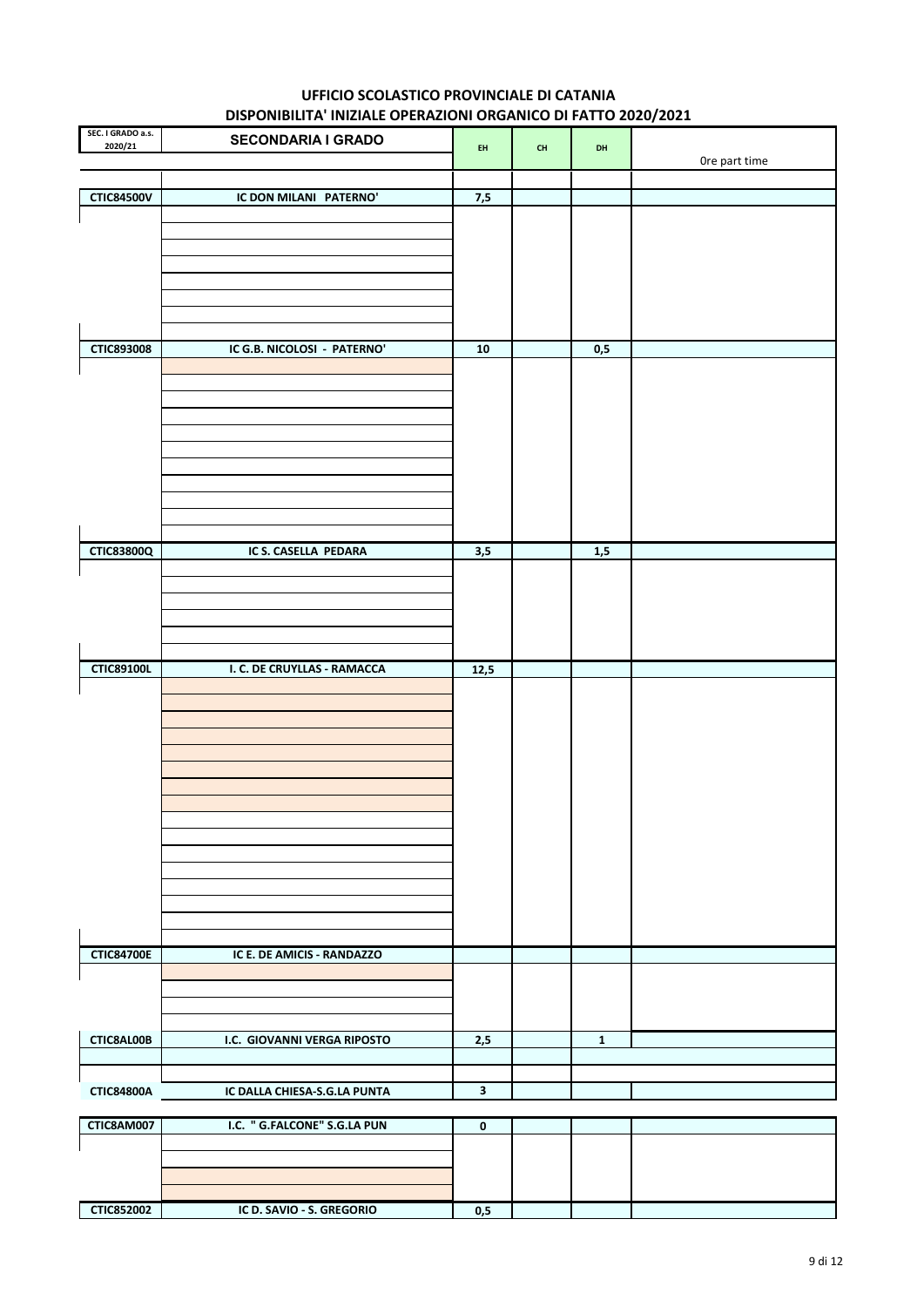| SEC. I GRADO a.s.<br>2020/21 | <b>SECONDARIA I GRADO</b>   | <b>EH</b> | <b>CH</b> | DH |               |
|------------------------------|-----------------------------|-----------|-----------|----|---------------|
|                              |                             |           |           |    | Ore part time |
|                              |                             |           |           |    |               |
| <b>CTIC86100R</b>            | IC M.PURRELLO - S.GREGORIO  |           |           |    |               |
|                              |                             |           |           |    |               |
| <b>CTIC85300T</b>            | I.C. VITTORINI-S.P.CLARENZA |           |           |    |               |

| <b>CTIC85000A</b> | IC DON BOSCO - S.M.LICODIA            | 4,5                     |              |          |  |
|-------------------|---------------------------------------|-------------------------|--------------|----------|--|
|                   |                                       |                         |              |          |  |
|                   |                                       |                         |              |          |  |
|                   |                                       |                         |              |          |  |
|                   |                                       |                         |              |          |  |
|                   |                                       |                         |              |          |  |
| CTIC8AQ00E        | I.C. S.VENERINA                       | $\overline{\mathbf{5}}$ |              |          |  |
|                   |                                       |                         |              |          |  |
|                   |                                       |                         |              |          |  |
|                   |                                       |                         |              |          |  |
|                   |                                       |                         |              |          |  |
| CTIC8AN003        | I.C.S. " G. VERGA" SCORDIA            | 4,5                     |              |          |  |
|                   |                                       |                         |              |          |  |
|                   |                                       |                         |              |          |  |
|                   |                                       |                         |              |          |  |
|                   |                                       |                         |              |          |  |
| CTIC8AP00P        | I.C. "SALVO BASSO" SCORDIA            | $\overline{\mathbf{5}}$ |              |          |  |
|                   |                                       |                         |              |          |  |
|                   |                                       |                         |              |          |  |
|                   |                                       |                         |              |          |  |
|                   |                                       |                         |              |          |  |
| <b>CTIC857005</b> | <b>I.C.</b> "ERCOLE PATTI" TRECASTAGN | $\mathbf{3}$            | 0,5          |          |  |
|                   |                                       |                         |              |          |  |
|                   |                                       |                         |              |          |  |
|                   |                                       |                         |              |          |  |
|                   |                                       |                         |              |          |  |
|                   |                                       |                         |              |          |  |
|                   |                                       |                         |              |          |  |
| CTIC858001        | IC. DE AMICIS TREMESTIERI ETN         | 4                       | $\mathbf{1}$ |          |  |
|                   |                                       |                         |              |          |  |
| <b>CTIC85500D</b> | IC P. G. M. ALLEGRA-VALVERDE          | 1,5                     |              |          |  |
|                   |                                       |                         |              |          |  |
|                   |                                       |                         |              |          |  |
|                   |                                       |                         |              |          |  |
| CTIC856009        | IC GIOVANNI VERGA - VIAGRANDE         | 5,5                     |              |          |  |
|                   |                                       |                         |              |          |  |
|                   |                                       |                         |              |          |  |
|                   |                                       |                         |              |          |  |
|                   |                                       |                         |              |          |  |
|                   |                                       |                         |              |          |  |
| <b>CTIC85900R</b> | I.C.S. "GIOVANNI VERGA" VIZZINI       | 4,5                     |              |          |  |
|                   | <b>ASTA GIUSEPPINA</b>                | $\pmb{\mathsf{X}}$      |              |          |  |
| CTIC860001        | IC F.DE ROBERTO -ZAFFERANA            | $\overline{\mathbf{3}}$ |              | 4 h p.t. |  |
|                   |                                       |                         |              |          |  |
|                   |                                       |                         |              |          |  |
|                   |                                       |                         |              |          |  |
| <b>CTIC80800X</b> | IC MAZZARRONE - LICODIA EUBEA         | $\mathbf 1$             |              |          |  |
|                   |                                       |                         |              |          |  |
|                   |                                       |                         |              |          |  |
|                   |                                       |                         |              |          |  |
|                   |                                       |                         |              |          |  |
| <b>CTIC806008</b> | IC CARLO LEVI - MANIACE               | $\pmb{0}$               |              |          |  |
|                   |                                       |                         |              |          |  |
|                   |                                       |                         |              |          |  |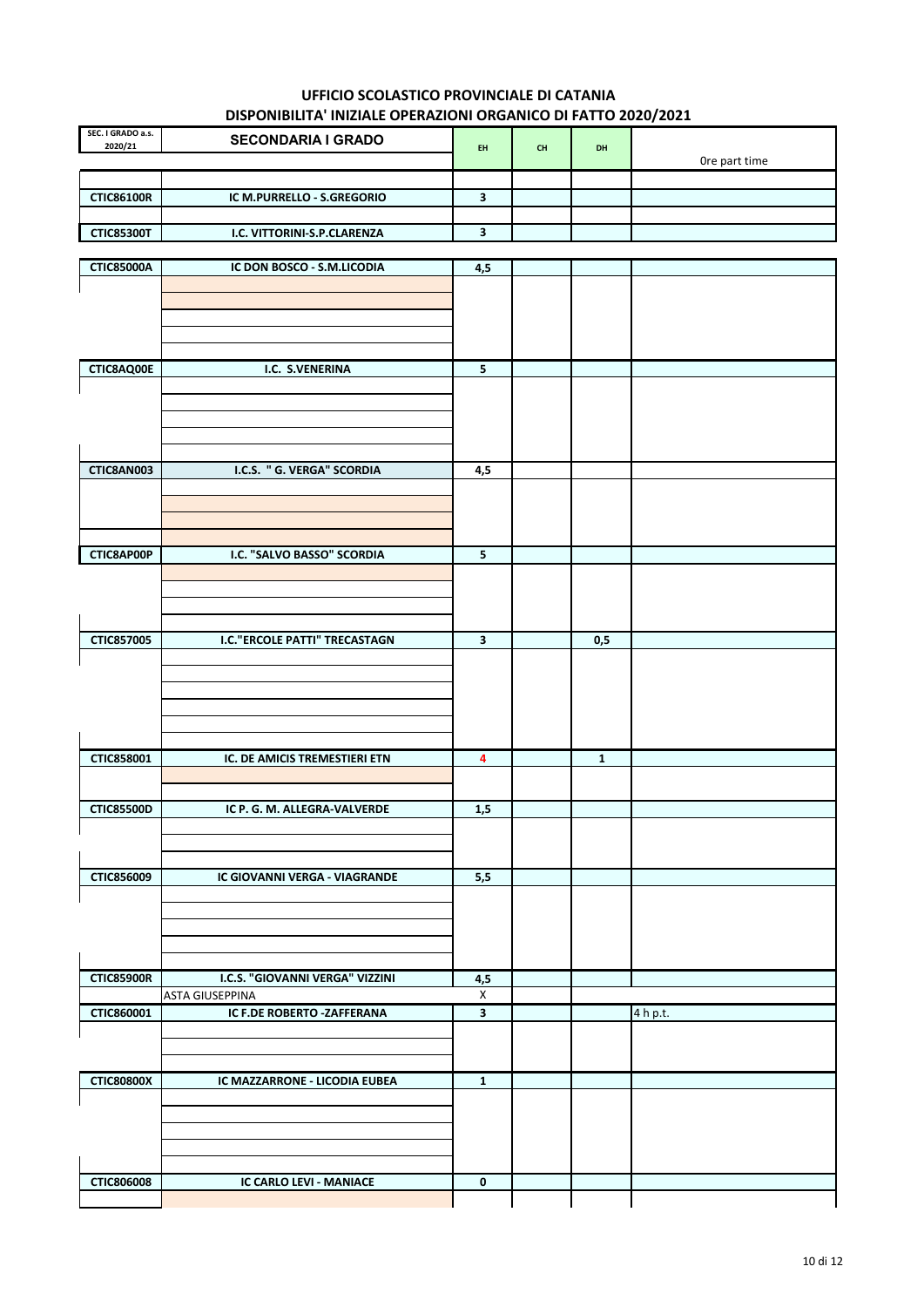| SEC. I GRADO a.s.<br>2020/21 | <b>SECONDARIA I GRADO</b>            | EH    | $\mathsf{CH}%$ | DH             |               |
|------------------------------|--------------------------------------|-------|----------------|----------------|---------------|
|                              |                                      |       |                |                | Ore part time |
|                              |                                      |       |                |                |               |
| CTMM095001                   | S.M. G. MAZZINI - ADRANO             | 5,5   | $\mathbf 1$    |                |               |
|                              |                                      |       |                |                |               |
|                              |                                      |       |                |                |               |
| <b>CTMM10300P</b>            | SM N. MARTOGLIO - BELPASSO           | 11,5  |                |                |               |
|                              |                                      |       |                |                |               |
|                              |                                      |       |                |                |               |
|                              |                                      |       |                |                |               |
|                              |                                      |       |                |                |               |
|                              |                                      |       |                |                |               |
|                              |                                      |       |                |                |               |
|                              |                                      |       |                |                |               |
|                              |                                      |       |                |                |               |
| <b>CTMM099008</b>            | LUIGI STURZO - BIANCAVILLA           | 0,5   | $\mathbf 1$    |                |               |
| CTMM119008                   | <b>CASTIGLIONE - CIMBALI- BRONTE</b> | 9,5   |                |                |               |
|                              |                                      |       |                |                |               |
|                              |                                      |       |                |                |               |
|                              |                                      |       |                |                |               |
|                              |                                      |       |                |                |               |
|                              |                                      |       |                |                |               |
|                              |                                      |       |                |                |               |
|                              |                                      |       |                |                |               |
|                              |                                      |       |                |                |               |
| <b>CTMM01300C</b>            | ANNESSA CONV. NAZ.LE CUTELLI         | $1,5$ |                |                |               |
|                              |                                      |       |                |                |               |
| CTMM029002                   | SM DANTE ALIGHIERI - CATANIA         | 5     |                | $\overline{1}$ |               |
| <b>CTMM00300T</b>            |                                      |       |                | $\mathbf{1}$   |               |
|                              | SM MAIORANA - CATANIA                | 9     | 0,5            |                |               |
| $\mathbf{I}$                 |                                      |       |                |                |               |
|                              |                                      |       |                |                |               |
|                              |                                      |       |                |                |               |
|                              |                                      |       |                |                |               |
| CTMM106006                   | <b>SM VIRGILIO- PATERNO'</b>         | 14,5  |                | $\mathbf{1}$   |               |
|                              |                                      |       |                |                |               |
|                              |                                      |       |                |                |               |
|                              |                                      |       |                |                |               |
|                              |                                      |       |                |                |               |
|                              |                                      |       |                |                |               |
|                              |                                      |       |                |                |               |
|                              |                                      |       |                |                |               |
| <b>CTMM064009</b>            | PLUCHINOTTA- S.A. LI BATTIATI        | 2,5   |                |                |               |
|                              |                                      |       |                |                |               |
|                              |                                      |       |                |                |               |
| <b>CTMM06700R</b>            | SM SANZIO-TREMESTIERI                | 5     |                |                |               |
|                              |                                      |       |                |                |               |